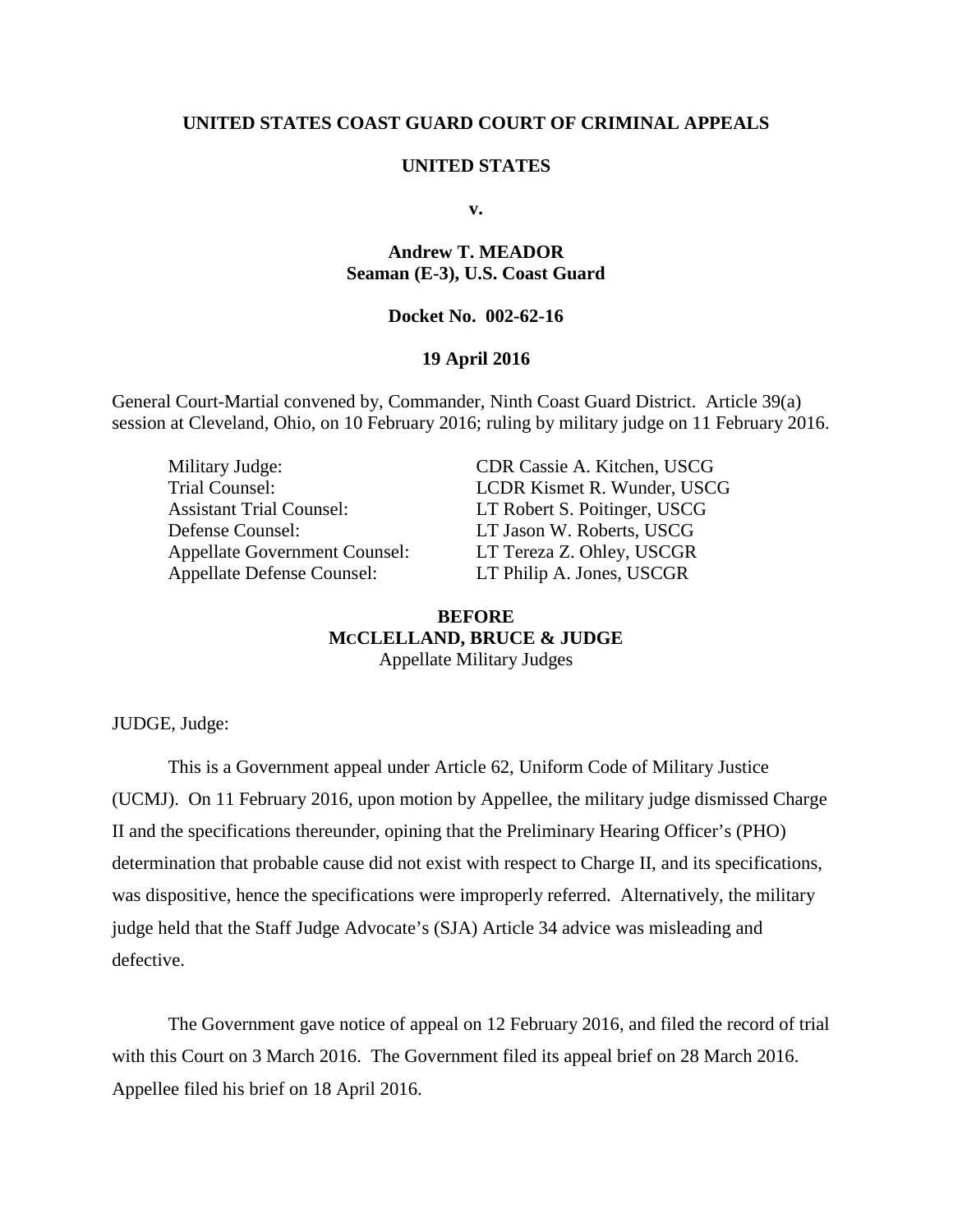### **United States v. Andrew T. MEADOR, No. 002-62-16 (C.G.Ct.Crim.App. 2016)**

The Government argues that the PHO's determination as to probable cause is not dispositive and that the SJA's advice was not misleading. Appellee argues that the PHO's determination is binding and that the SJA's advice was defective because it misstated the law and contained evidence not included in the PHO's report.

#### **Applicable law, Scope and Standards of Review**

Under Article 62, we act only with respect to matters of law. We review the military judge's decisions for abuse of discretion. We reject her findings of fact only if they are clearly erroneous or not supported by the evidence.

The law pertinent to this appeal is that governing the preliminary hearing required by Article 32, UCMJ, and Rule for Courts-Martial (R.C.M.) 405, Manual for Courts-Martial, United States, as amended by Executive Order 13696, 80 Fed. Reg. 35,783 (17 June 2015), as well as the staff judge advocate advice required by Article 34. Unless waived, a preliminary hearing is required before charges can be referred to a general court-martial. Article 32(a)(1). One purpose of the preliminary hearing is to determine "whether there is probable cause to believe an offense has been committed" by the accused. Article  $32(a)(2)(A)$ . The preliminary hearing officer must prepare a report that specifically addresses whether probable cause exists. Article 32(c). A convening authority cannot refer a specification to a general court-martial, "unless he has been advised in writing by the staff judge advocate that— . . . the specification is warranted by the evidence indicated in" the preliminary hearing officer's report. Article 34(a).

#### **Analysis**

The military judge erred in finding that the "PHO's determination . . . that probable cause did not exist with respect to Charge II and the specifications thereunder, is dispositive" and therefore they were improperly referred. The statutory scheme does not make the PHO's determination as to probable cause binding on the SJA or the convening authority (CA).

The interpretation of a statute begins with the plain language of the statute in the context of the overall statutory scheme. *King v. Burwell,* 135 S.Ct. 2480, 2489 (2015). Article 32 requires the PHO to conduct a preliminary hearing at which evidence is presented and witnesses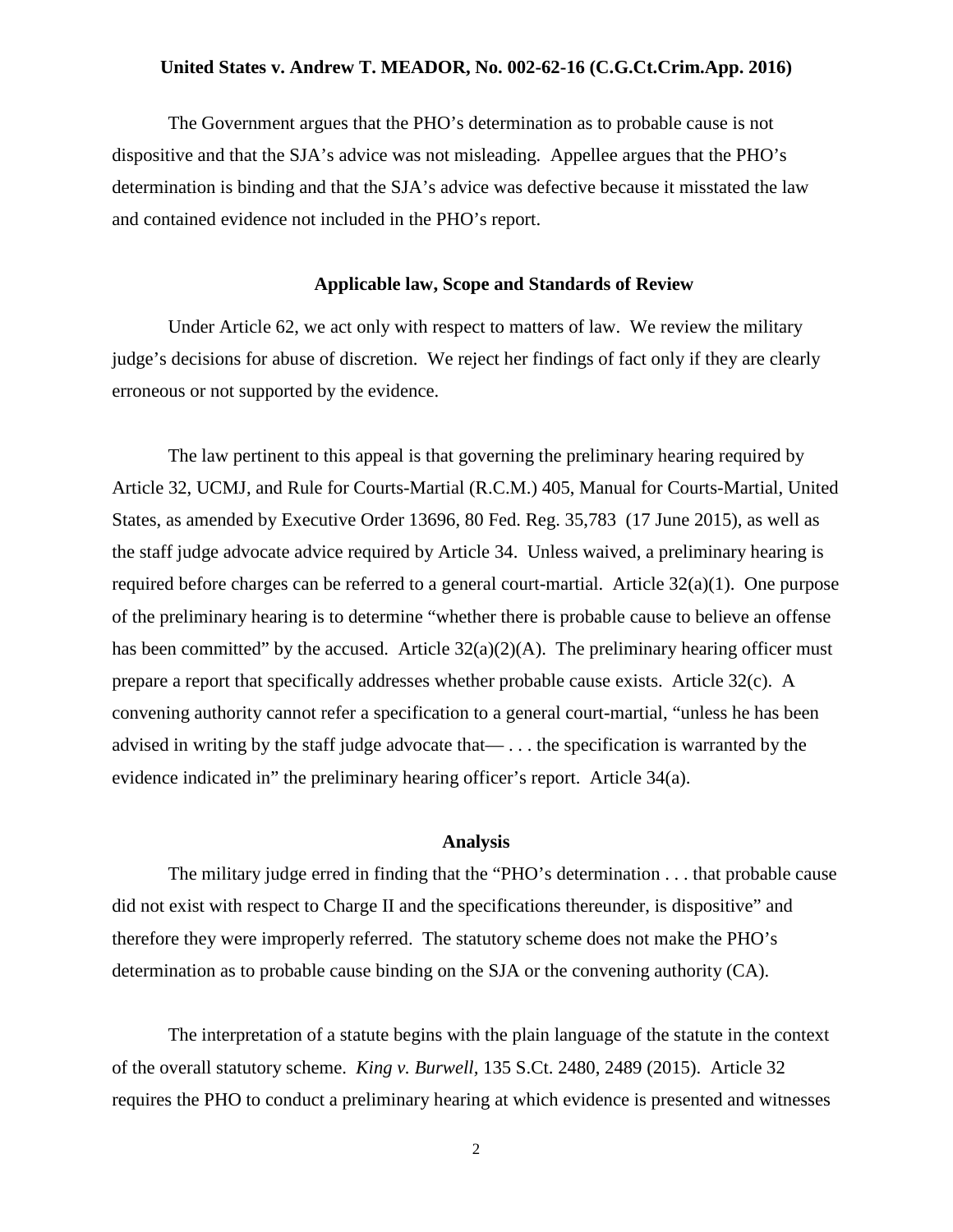### **United States v. Andrew T. MEADOR, No. 002-62-16 (C.G.Ct.Crim.App. 2016)**

may be examined in order to determine, among other things, "whether there is probable cause to believe an offense has been committed and the accused committed the offense" and to prepare a report which addresses probable cause. Article  $32(a)(2)(A) \& (c)$ . After the report is completed, and before referring a charge to a general court-martial, a CA must be advised in writing by his SJA that "the specification is warranted by the evidence indicated in the report of investigation under" Article 32 before the offense can be referred. Article 34(a). There is nothing in this statutory scheme that makes a determination of probable cause by the PHO a precondition of referral to a general court-martial, nor is there any language making the PHO's determination binding on the SJA or the CA. By contrast, the SJA's advice is a clear precondition of referral to a general court-martial. The statutory language consequently provides no support for the proposition that the PHO's determination of probable cause is dispositive.

In holding to the contrary, the military judge placed emphasis on the use of the word "determination" in R.C.M. 405. In conjunction with probable cause, R.C.M. 405 uses the phrase "necessary to determine," in R.C.M. 405(a) and (e). In neither instance is there any indication of who is to make the ultimate determination based on the evidence developed during the preliminary hearing. By contrast, in provisions that persuaded the military judge of the finality of the PHO's determination, R.C.M. 405(g) specifically requires a determination by the PHO concerning evidence or the production of witnesses at the preliminary hearing. This difference between R.C.M. 405(a) and (e) on the one hand and R.C.M. 405(g) on the other went unmentioned by the military judge, but it supports our view that there is no reason to believe a PHO's determination that probable cause does not exist is conclusive. There is nothing in the recently amended language of Article 32 to suggest that the PHO's opinion that probable cause does not exist as to a specification precludes the SJA from making a different determination or the CA from referring the specification for trial, after the requirements of Articles 32 and 34 have been met. *C.f.* R.C.M. 601(d) (contains no requirement for a probable cause determination from the PHO in order for a CA to refer a charge to trial). This reading of Article 32 is also consistent with past practice. *Id.* (R.C.M. 601(d) not amended by Exec. Order No. 13696, 80 FR 35783 (June 17, 2015).)Nothing in the amended Article 32 or its legislative history suggests a Congressional intent to substantially change past practice in this respect.

3